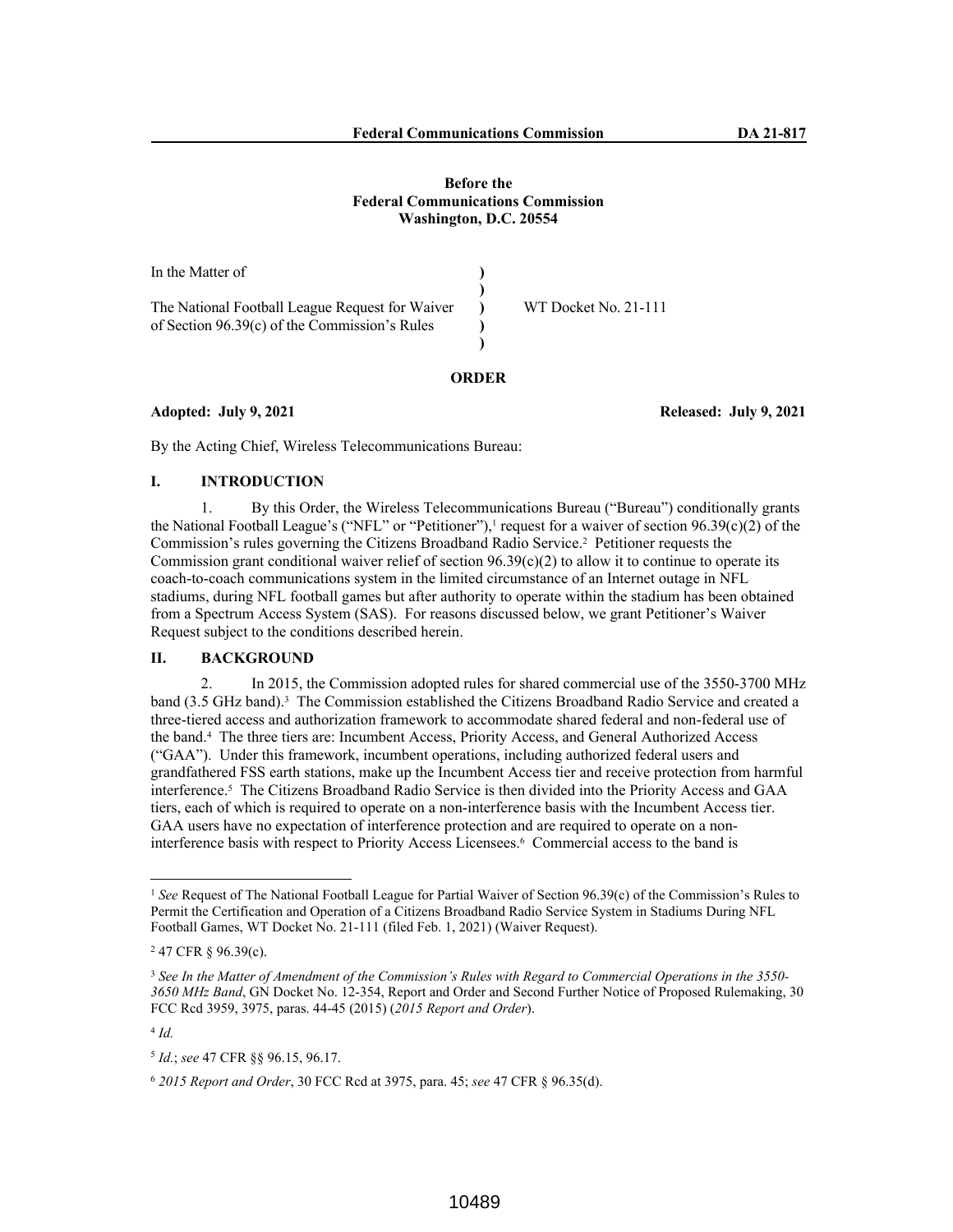coordinated by Commission-approved, automated frequency coordinators, known as SASs. All Citizens Broadband Radio Service users must register their base stations and be authorized by an SAS prior to beginning operations. Citizens Broadband Radio Service users must also maintain contact with their associated SAS and cease transmission, move to another frequency range, or change power levels within 60 seconds as instructed by the SAS.<sup>7</sup>

3. On February 1, 2021, the NFL submitted a request seeking a waiver of the SAS communications requirements in section  $96.39(c)(2)$  of the Commission's rules under certain limited circumstances. Specifically, the NFL seeks a waiver to allow for use of their coach-to-coach communication system in NFL stadiums during and prior to NFL football games when Internet service is interrupted or becomes unavailable during or immediately prior to the commencement of a scheduled game, but after the authority to operate the system during that game has been granted by an SAS. Petitioner seeks waiver of this requirement in the interest of providing uninterrupted service to its customers and "in permitting deployment of this new and useful CBRS technology in football stadiums...."<sup>8</sup>

4. On March 29, 2021, the Bureau released a public notice seeking comment on Petitioner's Waiver Request.<sup>9</sup> The Bureau received one comment and two reply comments, none of which opposed grant of the Waiver Request. In a jointly filed comment, the Open Technology Institute at New America, Charter Communications, Inc., and DISH Network Corporation determined that the "factual circumstances the NFL described in its Petition appear sufficient to avoid the harmful interference to other CBRS operators," but asked the Bureau to "explicitly limit any grant of the NFL's requests to the facts presented" to avoid undermining the 3.5 GHz band framework.10 In its reply comment, the NFL provided testing results showing that interference to Citizens Broadband Radio Service users outside of any NFL stadium is unlikely due to the unique operating environment inside an NFL stadium.11 In its reply comment, NCTA – The Internet & Television Association (NCTA) suggested that any relief offered to the NFL should be narrowly tailored.<sup>12</sup>

#### **III. DISCUSSION**

5. Section 1.925(b)(3) of the Commission's rules states that the Commission may grant a waiver when either (i) "[t]he underlying purpose of the rule(s) would not be served or would be frustrated by application to the instant case, and that a grant of the requested waiver would be in the public interest," or (ii) "[i]n view of unique or unusual factual circumstances of the instant case, application of the rule(s) would be inequitable, unduly burdensome or contrary to the public interest, or the applicant has no reasonable alternative."<sup>13</sup>

6. Here, we find that Petitioner's showing, as conditioned herein, meets the requirements of the first waiver standard set forth in section 1.925 of the Commission's rules. Accordingly, we grant a conditional waiver of section  $96.39(c)(2)$  of the Commission's rules to allow Petitioner to operate its

<sup>10</sup> Open Technology Institute at New America, Charter Communications, Inc, and DISH Network Corporation Comments at 1.

<sup>11</sup> NFL Comments at 1, 4.

<sup>12</sup> NCTA Comments at 1 (noting that NCTA also encouraged the Commission to consider initiating a rulemaking to address other scenarios where Citizens Broadband Radio Service Devices cannot communicate with an SAS).

<sup>13</sup> 47 CFR § 1.925(b)(3).

<sup>7</sup> 47 CFR § 96.39(c)(2).

<sup>8</sup> Waiver Request at 2.

<sup>9</sup> *Wireless Telecommunications Bureau Seeks Comment on the National Football League's Request for Waiver of Section 96.39(c)(2) of the Commission's Rules for the Citizens Broadband Radio Service in the 3.5 GHz Band*, DA 21-369 (WTB Mar. 29, 2021). Comments were due April 8, 2021 and reply comments were due April 15, 2021.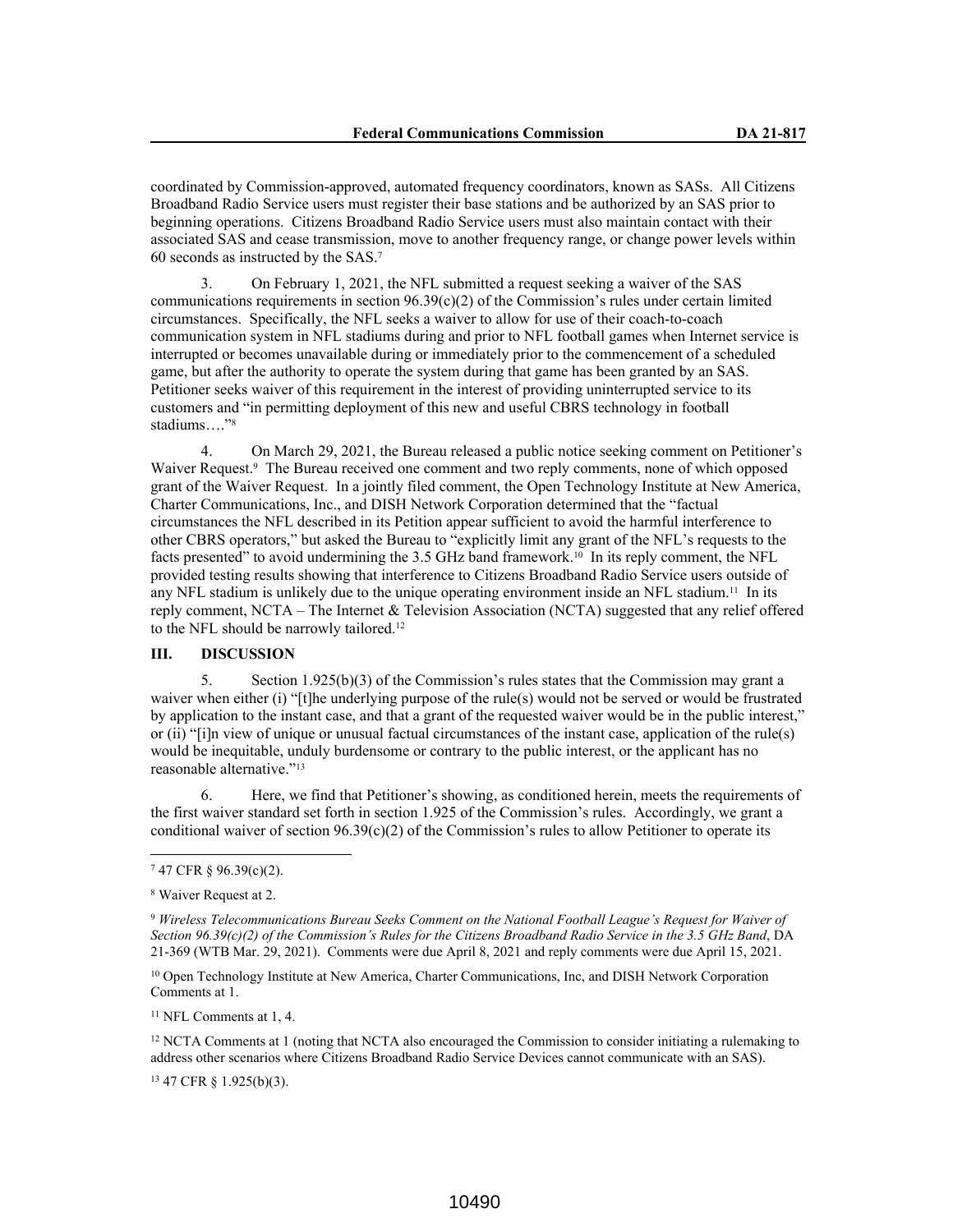coach-to-coach communications systems without connectivity to an SAS in the event of a localized Internet outage in an NFL stadium during an NFL football game throughout the 2021-22 NFL season. This waiver applies only to the Citizens Broadband Radio Service system used for coach-to-coach communications during, and up to two hours immediately prior to an NFL football game, in the event of a complete Internet outage that prevents the Citizens Broadband Radio Service Devices (CBSDs) that comprise this system from contacting an SAS. In addition, we find that Petitioner must comply with the following conditions to operate its coach-to-coach communications system pursuant to this waiver:

- Petitioner must utilize at least two independent, unaffiliated Internet Service Providers with separate physical connections at each NFL stadium throughout the season;
- Petitioner must have a valid and active authorization from an SAS for its operations at the time of the outage;
- Petitioner must provide the Bureau with a point of contact that will be available to receive and immediately address interference reports from federal incumbent users during NFL games;
- Petitioner must immediately shut down operations if any authorized Incumbent Access or Priority Access tier user reports harmful interference to their operations in the band while the NFL is operating pursuant to this waiver;
- Operations pursuant to this waiver are limited to the 3650-3700 MHz band segment;
- This waiver is limited to localized Internet outages affecting Internet connectivity to equipment within the stadium and does not apply to outages affecting the SAS itself;
- Within 24 hours of any operations pursuant to the waiver, Petitioner must submit a report to the Bureau detailing the circumstances of the outage, including the Internet providers affected, gameday downtime for each provider, and any mitigation efforts undertaken by Petitioner or other associated entities with responsibility for gameday operations or communications (e.g., NFL teams, stadium crews, spectrum managers, etc.) to re-establish connectivity or establish an alternate means of communicating with the SAS.
- Within 30 days of Super Bowl LVI, Petitioner must submit a full report detailing:
	- o all Internet Service Providers used for CBSD connectivity at each NFL stadium;
	- o gameday downtime for each provider including specific dates and times of any and all outages (including those that do not result in operations pursuant to this waiver);
	- o details about any games in which Petitioner operated its coach-to-coach communications system pursuant to this waiver, including the specific dates and times of any such operations;
	- o any mitigation efforts undertaken by Petitioner or other associated entities with responsibility for gameday operations or communications (e.g., NFL teams, stadium crews, spectrum managers, etc.) to re-establish connectivity or establish an alternate means of communicating with the SAS in the event if any Internet outage during an NFL game (including those that do not result in operations pursuant to this waiver).
- The waiver is limited to the duration of the 2021-2022 season and expires after Super Bowl LVI (currently scheduled for February 13, 2022).

7. Section 96.39(c) requires that a CBSD be registered with and authorized by an SAS prior to its initial service transmission.14 The rule further requires that CBSDs provide the SAS with specific operational information and provide any updates to the SAS within 60 seconds of any change to that

<sup>14</sup> 47 CFR § 96.39(c).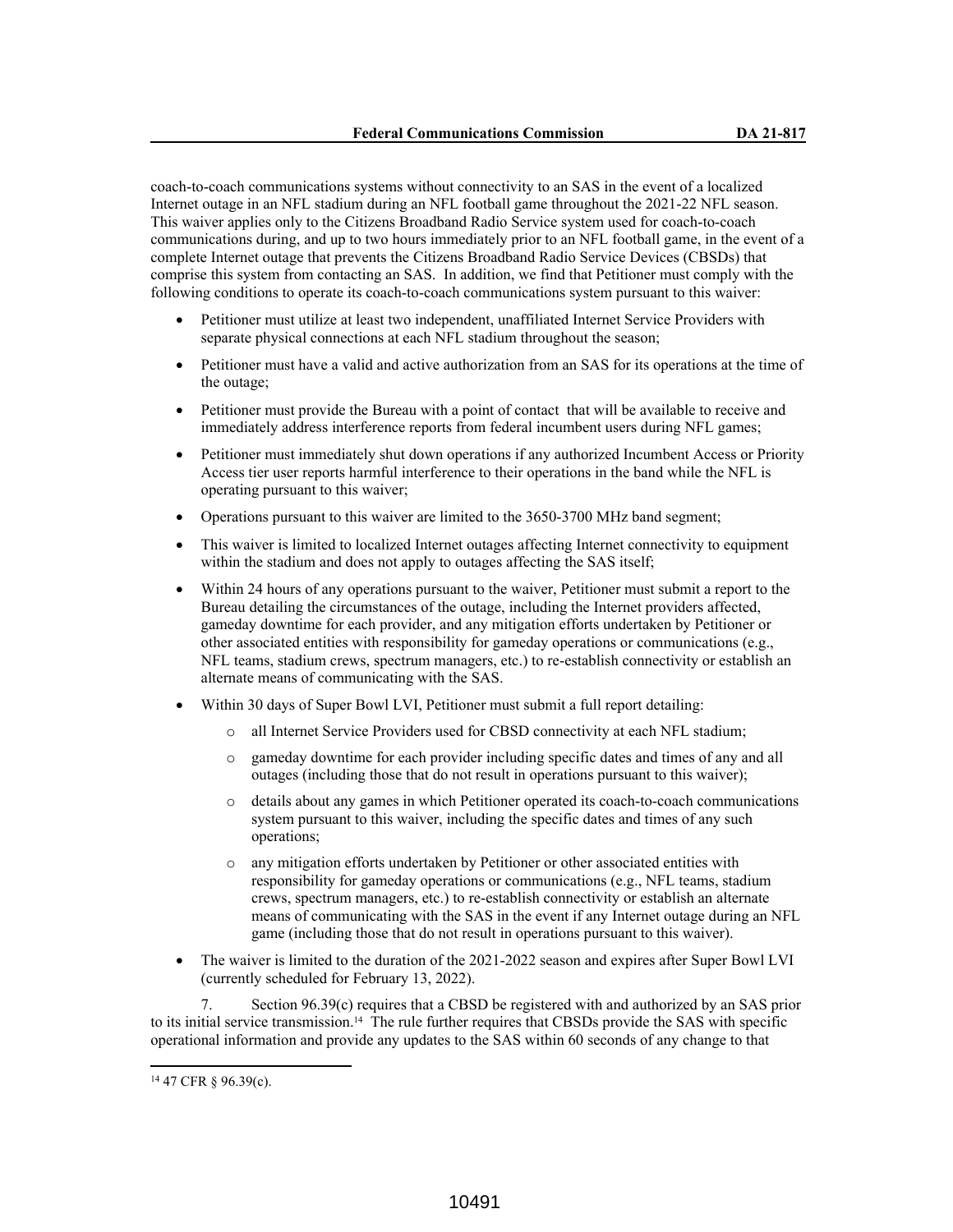information.15 Section 96.39(c)(2) then requires that a CBSD "must receive and comply with any incoming commands from its associated SAS about any changes to power limits and frequency assignments."16 Additionally, CBSDs "must cease transmission, move to another frequency range, or change its power level within 60 seconds as instructed by an SAS."17 The purpose of the rule is to ensure operations in the band are properly authorized, prevent interference, and provide for the effective coexistence of all tiers of users operating in the band.<sup>18</sup>

8. We find that, as conditioned, Petitioner's operations are unlikely to cause interference to other Citizens Broadband Radio Service operations or meaningfully impede the SAS's ability to coordinate operations in the band and, as such, strictly applying the requirements of  $96.39(c)(2)$  would not serve the purpose of the rule. Under the *Report and Order,* the underlying purpose of the rule is to ensure operations in the band are properly authorized and to prevent interference to other authorized users of the band.19 Petitioner claims that its operations are unlikely to cause interference to other Citizens Broadband Radio Service users—or incumbent operators—because their operations will only occur at low power levels, within NFL stadiums, for a limited amount of time just prior to and during NFL football games. According to the Petitioner, NFL stadiums have "uniquely high level[s] of building attenuation,"20 which further reduces the likelihood of harmful interference to other operations, even those in close proximity to the stadium itself. These assertions were not challenged by any commenter in the record. We believe that the operational parameters and technical conditions associated with the NFL's system, in concert with the conditions imposed herein, will minimize the chances that Petitioner's operations will cause harmful interference to other systems operating in the band. Therefore, neither the underlying purpose of the rule nor the public interest would be served by strict application of the requirements of section 96.39(c)(2) in this case.

9. In addition to their technical assessments, Petitioner suggests several conditions designed to narrow the scope of their waiver request and ensure that their operations will not cause harmful interference to other operators. Specifically, Petitioner suggests that the waiver be limited to apply only to its coach-to-coach communication system during NFL football games for the duration of the game and the two hours directly prior to an NFL football game. Furthermore, Petitioner suggests that it employ two independent Internet Service Providers and that application of the waiver is conditioned on outages impacting connectivity between the CBSD and the SAS. Finally, Petitioner will still be required to have a valid and active authorization from an SAS prior to the outage and must shut down operations if there is any interference reported from their operations. We believe that the NFL's suggested conditions have merit and include modified versions of them in the list of conditions associated with this waiver. As set forth above, we also impose additional conditions to limit the likelihood of harmful interference and impose reporting requirements to gather information on unique edge cases like this one.

<sup>15</sup> *Id.*

 $20$  NFL Comments at 4, 6.

<sup>16</sup> 47 CFR § 96.39(c)(2).

<sup>&</sup>lt;sup>17</sup> *Id.*; the Waiver Request makes repeated reference to the "heartbeat" requirement which was developed as an industry standard by the Wireless Innovation Forum (WinnForum) as a means to comply with 96.39(c) and is not, in itself, a Commission requirement. A heartbeat request is used to ask the SAS if the CBSD can transmit under the parameters it provided in the authorization request. If the SAS approves the heartbeat request in its heartbeat response, the CBSD is authorized to transmit with those parameters until the transmit expiration timer expires. In its heartbeat response, the SAS can authorize, terminate, or suspend the CBSD's authority to operate within the requested parameters.

<sup>18</sup> *2015 Report and Order*, 30 FCC Rcd at 4032, para. 233.

<sup>19</sup> *2015 Report and Order*, 30 FCC Rcd at 4032, para. 233.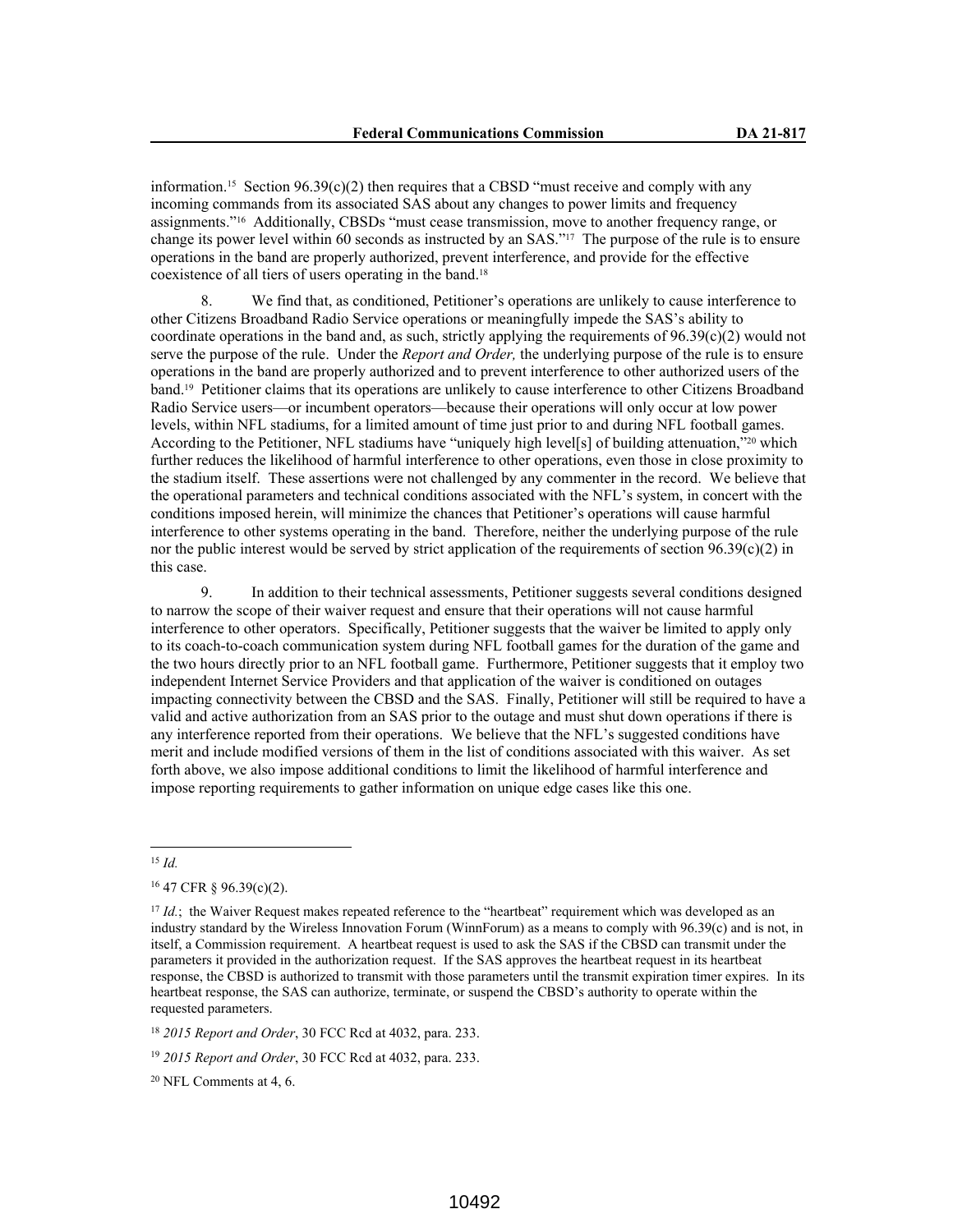10. We believe that the conditions imposed herein will ensure that the underlying purpose of the rule is served and that the grant of the waiver is in the public interest. We find that due to the extremely limited nature of the waiver, the short length of its applicability, and Petitioner's ongoing compliance with all other Commission rules, there are unique circumstances in favor of granting the requested conditional waiver and that doing so would advance the public interest. First, limiting Petitioner's operations to the 3650-3700 MHz band segment will minimize the risk of interference to federal systems (which operate primarily in the 3550-3650 MHz band) and Priority Access licensees (which are authorized to operate in the 3550-3650 MHz band). The fact that the NFL's coach-to-coach communications systems will be operated at low power, on frequencies that were authorized by an SAS prior to an Internet outage, on a time-limited basis, and solely within NFL stadiums further reduces the likelihood of interference with these, and other, authorized users of the band.

11. Additionally, the scope of the waiver is very limited and applies only when there are localized Internet outages affecting Internet connectivity to equipment within the stadium. This condition, in addition to the requirement that Petitioner utilize at least two independent, unaffiliated Internet Service Providers, ensures that Petitioner must still take steps to mitigate chances of a connectivity issue arising and that the waiver will only be relied upon as a last resort. Further, the time limited nature of the waiver, which expires after Super Bowl LVI, provides assurances that this waiver is not seen as a permanent solution and that Petitioner will explore alternative means of addressing connectivity issues in the future.

12. Finally, we believe that it is in the public interest for the Commission, and the public, to have accurate information regarding the frequency and extent of Internet outages that affect SAS connectivity for Petitioner's coach-to-coach communications systems. Therefore, we require Petitioner to provide detailed information—within 24 hours of any outage—regarding any Internet connectivity issue that trigger operations pursuant to this waiver. We also require Petitioner to submit a comprehensive report at the end of the NFL season with information on the Internet providers used at each NFL stadium, gameday Internet outages experienced during the season, and additional details on any outages that triggered operations pursuant to this waiver. This information will provide valuable information to other users of the 3.5 GHz band which could improve future network planning efforts and facilitate more effective coexistence between different users of the band.<sup>21</sup>

13. Therefore, we find it is in the public interest to conditionally grant Petitioner's request for a waiver of section  $96.39(c)(2)$ , on a time-limited basis and subject to the conditions described herein.

## **IV. ORDERING CLAUSES**

14. Accordingly, IT IS ORDERED, pursuant to Section 4(i) of the Communications Act of 1934, as amended, 47 U.S.C. § 154(i), and section 1.925 of the Commission's rules, 47 CFR § 1.925, that the request filed by the National Football League for waiver of section  $96.39(c)(2)$  of the Commission's rules, 47 CFR  $\S$  96.39(c)(2), is GRANTED to the extent described, and with the conditions specified, herein.

<sup>21</sup> *2015 Report and Order*, 30 FCC Rcd at 4032, para. 233.